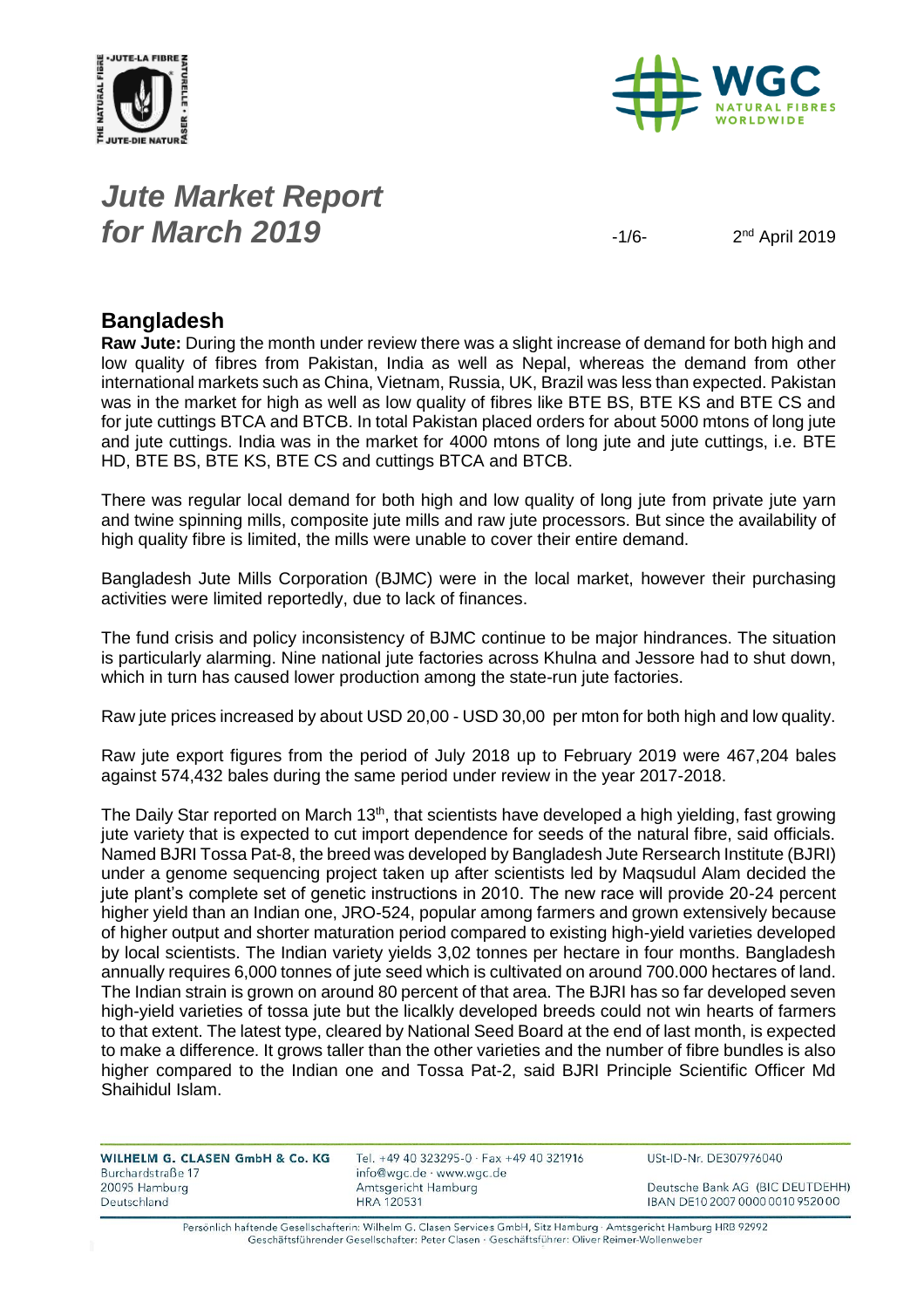



## *Jute Market Report for March* **2019**  $\frac{1}{2}$

 $2<sup>nd</sup>$  April 2019

"This variety will provide higher yields than Indian ones for the same duration. We are very hopeful to be hundred percent successful. This new seed will bring a revolutionary change in jute cultivation", he said. The BJRI, through the Department of Agricultural Extension (DAE), plans to grow the variety on 3,000 plots for demonstration in growing regions in the coming sowing season at the end of this month. Besides, it plans to distribute two tonnes of seed among growers, particularly in Rangpur, Dinaijpur, Faridpur and Jashore districts, in the ensuing season with the objective to fast popularize the variety, said Islam. Md Azim Uddin, chief seed technologist of the seed wing of the agriculture ministry, said higher harvests from the seeds would enable farmers to cultivate a lesser area of land. Farmers, mainly in Dhaka, Khulna, Rajshahi and Rangpur divisions, grow jute and harvest 1,5 mio. mtons of it annually. Mills consume 1 mio. mtons of the natural fibre to make yarn and twine, sacks and bags to mainly cater to international markets. Some 250.000 mtons of raw jute is exported and the rest is used by growers according to estimates by Bangladesh Jute Spinners Association. The DAE has targeted to bring 800.000 hectares of land under jute cultivation in the coming season, up from 758.000 hectares the previous year.

**New Crop:** During the last week of March sowings for Meshta and White Jute started in low land areas of Bangladesh like Greater Mymensingh, Tangail, Sirajgonj, Netrokona, Mdaripur and Sariatpur. Sowings for Tossa Jute is expected to begin by mid of April 2019. At the moment the wheather conditions all over Bangladesh are favourable with moderate rainfalls and good sunshine. So far we have not received any crop estimates and of the size of the area for sowing.

**Jute Yarn and Twine:** During the month under review export demand for jute yarn and twine from the regular importing countries like Turkey, India, China, Vietnam, Indonesia and Malaysia was rather slow, which was already the case in January and February of 2019. Europe and the USA were also in the market, but with rather small demand. Regular demand was observed from Iran and the Middle East. There was regular demand from the local market for jute yarns/twines of Sacking and Hessian qualities for packaging purposes. The prices for jute yarn/twine export prices went up by about USD 20,00 - USD 30,00 per mton for both high and low quality of Jute yarn and twine. Jute yarn and twine spinning mills in Bangladesh have well filled order books which keep them busy.

It remains to be seen what impact the latest fall in value of the Turkish lira will have on jute yarn and twines demand from Turkey, one of the largest outlets if not the largest of the two a.m. items. The Financial Times of April 2<sup>nd</sup> is reporting: The value of the lira suffered sharp swings in the runup to polling day, bringing back memories of a market meltdown in August last year that left the currency down almost 30 per cent against the dollar at the end of 2018.

**Jute Goods:** Regular export demand of finished goods for hessians and sackings has been observed from international markets like Africa, Europe, Australia, USA, China and Vietnam. The good demand for sackings and hessians from the local market continued during the months under review.

WILHELM G. CLASEN GmbH & Co. KG Burchardstraße 17 20095 Hamburg Deutschland

Tel. +49 40 323295-0 · Fax +49 40 321916 info@wgc.de · www.wgc.de Amtsgericht Hamburg **HRA 120531** 

USt-ID-Nr. DE307976040

Deutsche Bank AG (BIC DEUTDEHH) IBAN DE10 2007 0000 0010 9520 00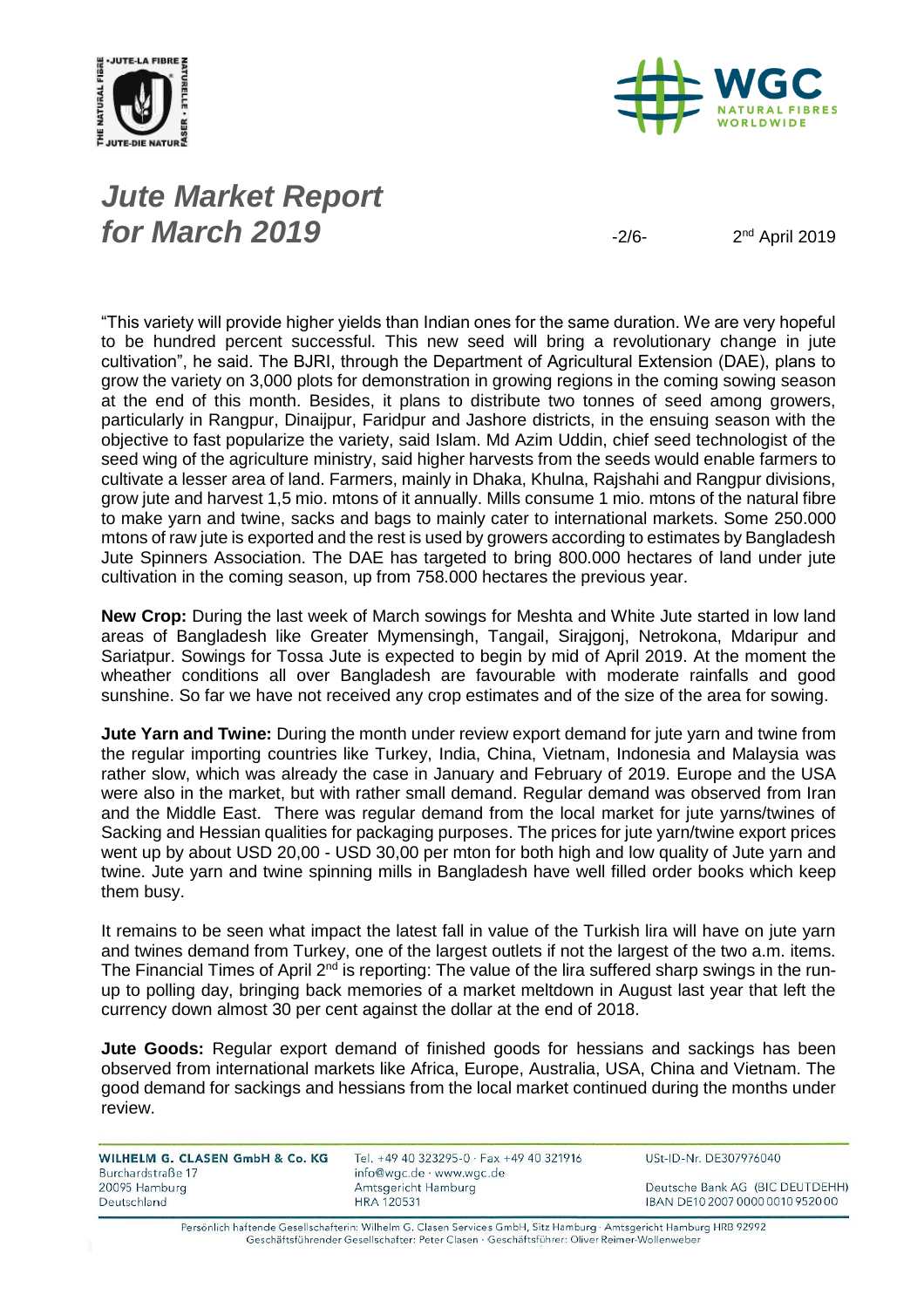



## *Jute Market Report for March* **2019**  $\frac{3}{6}$

 $2<sup>nd</sup>$  April 2019

Jute millers have urged the government to withdraw the source tax on export proceeds next fiscal year, according to a budget proposal of the Bangladesh Jute Mills Association (BJMA). The trade body, representing private millers, said an anti-dumping duty slapped by India in 2017 and falling demand in other markets has caused a slump in export receipts, putting the jute industry in trouble. So, the 0.60 percent source tax on export earnings should be waived, said the proposal submitted to the National Board of Revenue (NBR) in the middle of this month. Jute goods exporters have been paying 0.60 percent withholding tax on export proceeds since July 1, 2016. The existing rate will expire on June 30 this year. Jute and jute goods exports dipped 25 percent year-on-year to \$498.66 million in the July-January period of the current fiscal year of 2018-19, according to Export Promotion Bureau data. The BJMA demanded formation of a Tk 10,000 crore low-cost fund for the development of the jute industry in which 4 crore people, including farmers and workers, were directly and indirectly involved. Farmers, mainly in Dhaka, Khulna, Rajshahi and Rangpur divisions, grow jute and harvest 1,5 Mio tonnes of it annually. Mills consume 1 Mio tonnes of the natural fibre to make yarn and twine, sacks and bags to mainly cater to international markets. Some 2,5 Mio tonnes of raw jute are exported and the rest is used by growers, the Bangladesh Jute Spinners Association estimated.

The country's export earnings from jute goods could be increased to around Tk 250 billion from existing Tk 80 billion annually subject to properly addressing the challenges being faced by the sector, according to sector insiders. Among the jute products, they said, the global demand for only the jute made shopping bags would be around 500 billion pieces at present. But the country is yet to tap the potentials due to lack of proper and time-befitting strategy as well as non-implementation of the government policies.

The global demand for different types of jute products is on the rise due to the environment-friendly nature of the items being used from household purposes to automobile industry input. "Bangladesh could increase its jute goods export significantly to different countries if we can diversify the products," the Managing Director of a company in Bangladesh told the Financial Express.

CBC: Same as during the previous month, there was less export demand for jute CBC from the regular importing countries like Europe and Australia and New Zealand.

During the month under review export prices appreciated:

| Hessian: | Price increased approx. 4 to 5%  |
|----------|----------------------------------|
| Sacking: | Price increased approx. 5 to 6 % |
| CBC:     | Price remained unchanged         |

WILHELM G. CLASEN GmbH & Co. KG Burchardstraße 17 20095 Hamburg Deutschland

Tel. +49 40 323295-0 · Fax +49 40 321916 info@wgc.de · www.wgc.de Amtsgericht Hamburg **HRA 120531** 

USt-ID-Nr. DE307976040

Deutsche Bank AG (BIC DEUTDEHH) IBAN DE10 2007 0000 0010 9520 00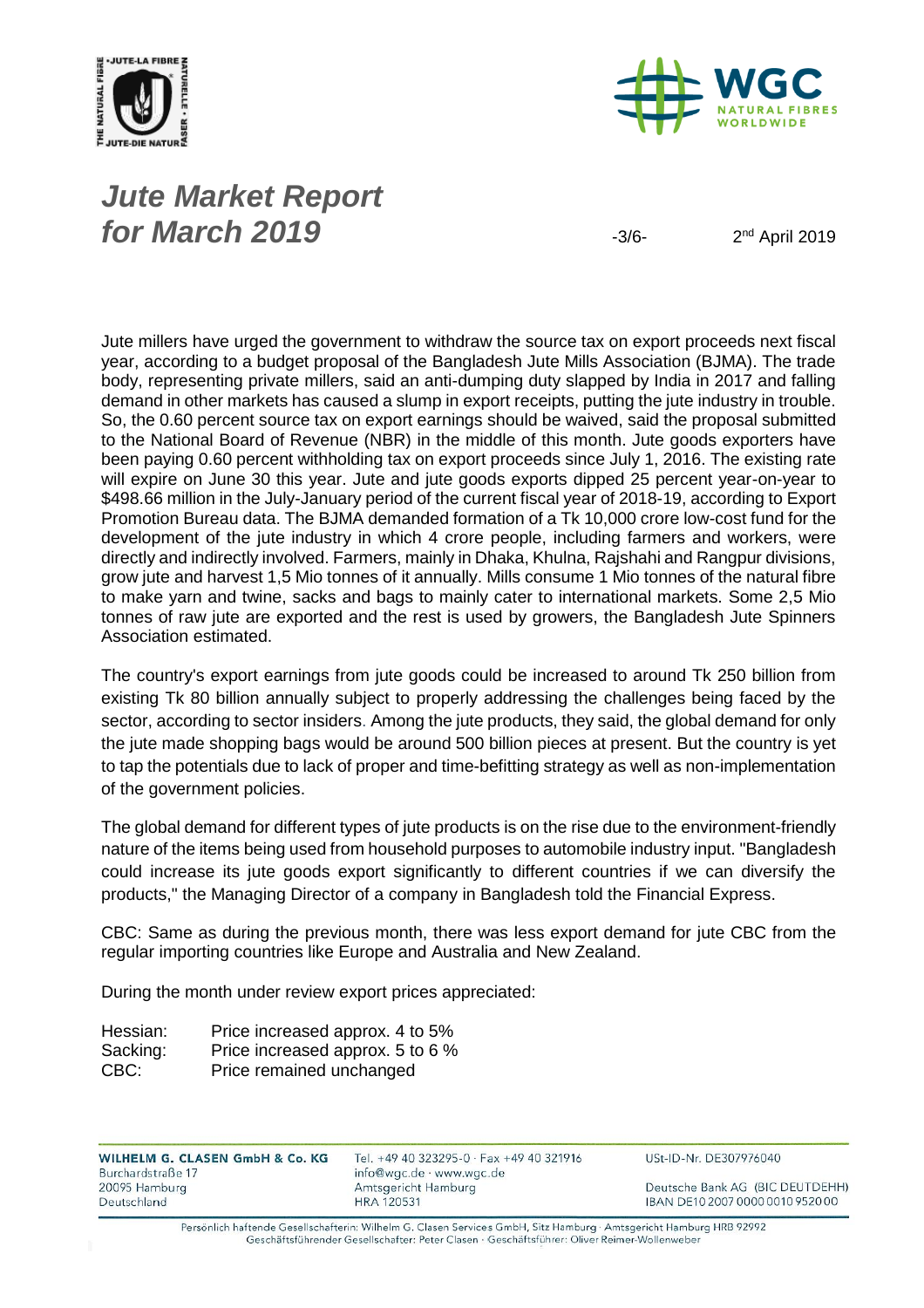



## *Jute Market Report for March* **2019**  $\frac{4}{6}$

 $2<sup>nd</sup>$  April 2019

#### Addendum dd 4<sup>th</sup> April 2019:

Jute mill workers of Bangladesh are continuing their unrelenting strike to press for a set of demands including implementation of a wage commission. We attach article which appeared in The Daily Star on April 4, 2019:

#### Qt.

# **Workers carry on strike at Khulna, Ctg jute mills**

*Block roads over arrears, other demands*

They also blocked roads and railways at different points as part of their 72-hour strike that began around 6:00am on Tuesday. The blockade, from 8:00am to 12 noon, caused travellers to suffer.

Their other demands include implementing the National Wage Scale-2015, paying gratuities and insurance claims of retired and deceased workers, reinstating the workers who lost jobs during previous workers' demonstrations, regularising the jobs of temporary workers and authorising the mills authorities to recruit workers.

In Khulna, workers of nine jute mills in the Jashore and Khulna industrial region blocked the Dhaka-Khulna highway at different points in the city, including BDR Camp, Phulbari Gate, Daulatpur and Natun Rasta intersections. They also blocked Dhaka-Khulna railway at the city's Nayabati, Natun Rasta, and Daulatpur points.

The workers demonstrated under the banner of Collective Bargaining Agent (CBA) and Non-CBA Oikya Parishad, reports our Khulna correspondent.

Sahanaj Sharmin, president of employees union at Platinum Jubilee Jute Mills, told The Daily Star that workers did not get their salaries regularly, but Bangladesh Jute Mills Corporation officials were getting their salaries regularly. "If our demands are not met, we will go for tougher movements," she warned.

Workers of nine jute mills yesterday observed the work abstention in Chattogram, adds our staff correspondent there. During the work abstention, workers of Amin Jute Mills blocked Chattogram-Hathazari road and rail lines in the port city's Baizid area.

Kamal Uddin, CBA office secretary at the jute mills, said the district administration assured them of implementing the National Wage Scale-2015. "We don't believe in assurances as the earlier promises were not fulfilled. We will continue our agitation until our demands are met," he said. Unqt.

| info@wgc.de · www.wgc.de<br>Burchardstraße 17                            |                                                                     |
|--------------------------------------------------------------------------|---------------------------------------------------------------------|
| Amtsgericht Hamburg<br>20095 Hamburg<br>Deutschland<br><b>HRA 120531</b> | Deutsche Bank AG (BIC DEUTDEHH)<br>IBAN DE10 2007 0000 0010 9520 00 |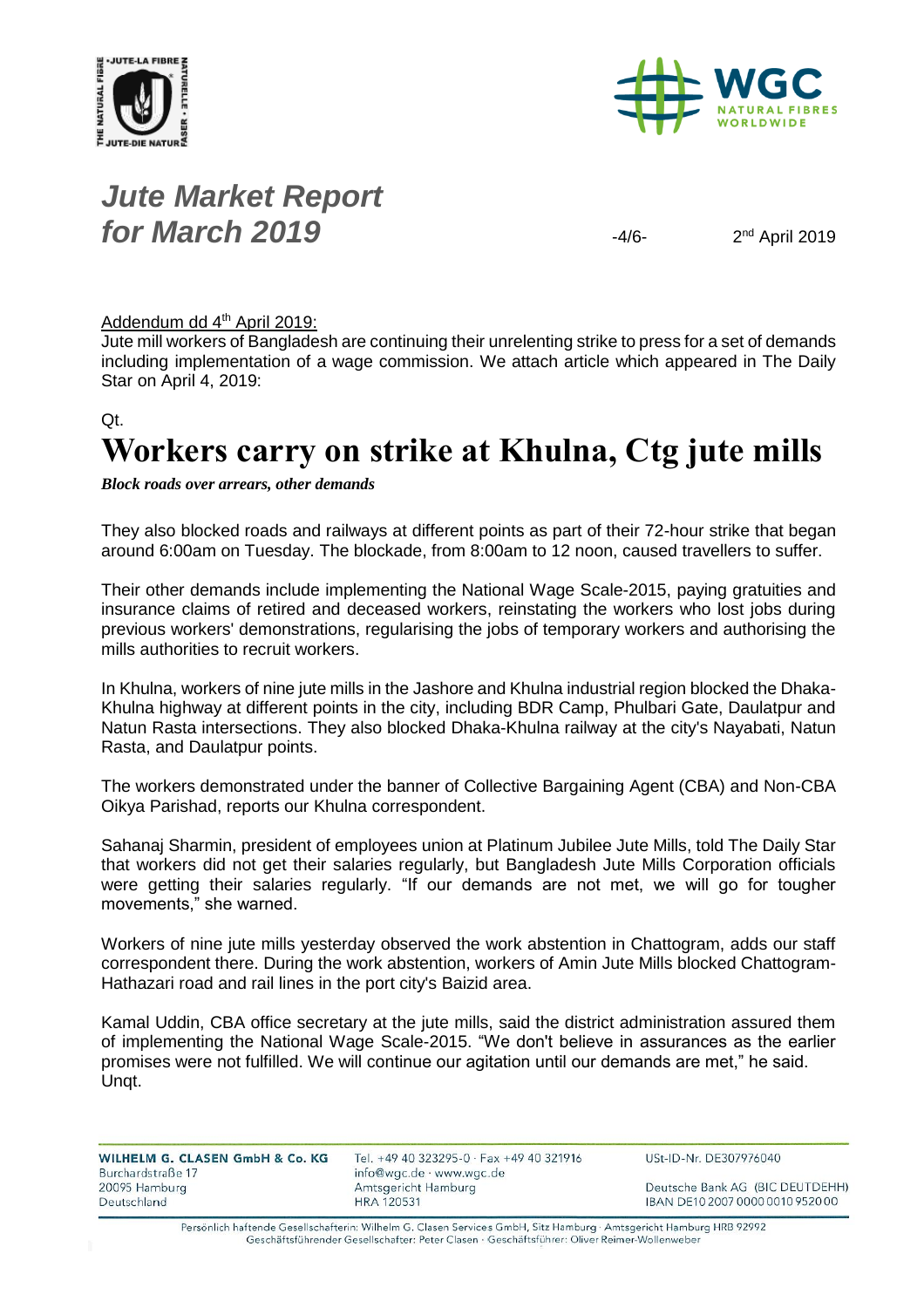



## *Jute Market Report for March* **2019**  $-5/6$

 $2<sup>nd</sup>$  April 2019

### **India**

**Raw Jute:** The price tendency of the market during the month under review was marginally down. JBA quotations at the end of the month under review: TD-4 IRs 4.975 and TD-5 IRs 4.675,00 per 100 kg. The estimated carry forward is 1 Mio bales at the moment. This year's estimation for jute growing areas is 494,150 hectares compared to 653,740 hectares in 2018.

**New Crop:** Sowings in Assam are already in full swing. Whereas sowings in other jute growing areas start around mid of April 2019 after the Bengali New Year on April 15<sup>th</sup>. The current weather conditions are warm and very humid, without any rainfalls during the last week of the month under review.

Update: A weather forecast report from Skymet as appeared in Times of India of 4.4.2019 is attached to this report (see page 6). Downgrading its initial assessment of normal rains, private weather forecaster Skynet said that India is likely to see a below normal monsoon this year with central and east India at most risk of poor rainfall due to the projected presence of ELNINO during the season. The deficit of rains may cause loss in growth of jute plant but better rains during August/September should improve quality of raw jute.

**Jute Yarn and Twine**: Market continued to be absolutely dull during the month under review.

**Jute Goods:** The Indian Jute Mills reduced their production of hessian during the month under review, mainly because of less orders. The market prices for Hessians remained unchanged with selective mills offering around 3% higher than the market level. With sufficient orders jute CBC production booked almost up to June 2019 shipment, availability of high quality raw jute, both locally and from Bangladesh, also improved, but the production capacity is limited.

With sufficient orders for Sackings in their books and a positive outlook for the next season, the mills feel comfortable. The prices for Sacking during the month under review ruled firm but unchanged. Imports from Bangladesh are likely to be reduced as a dumping duty was imposed on cut cloth with hemming as well.

Government orders for March 2019 are of below 100.000 bales of B-Twill bags. The major backlog in supply is likely to be completed during the month under review.

Since stockholders are speculating on a re-election of Prime Minister Narendra Modi, the Indian stock market records a high growth. The Indian Rupee appreciates and Goldman Sachs recommends stock purchases again. The general election in India starts on April 11<sup>th</sup> and will take place on seven days until May 19th, 2019.

Jute goods production of IJMA jute mills and jute mills reporting to IJMA in February 2019 amounted to 85.300 mtons of which 3.700 mtons were jute yarns/twines.

| WILHELM G. CLASEN GmbH & Co. KG | Tel. +49 40 323295-0 · Fax +49 40 321916 | USt-ID-Nr. DE307976040           |
|---------------------------------|------------------------------------------|----------------------------------|
| Burchardstraße 17               | info@wgc.de · www.wgc.de                 |                                  |
| 20095 Hamburg                   | Amtsgericht Hamburg                      | Deutsche Bank AG (BIC DEUTDEHH)  |
| Deutschland                     | <b>HRA 120531</b>                        | IBAN DE10 2007 0000 0010 9520 00 |